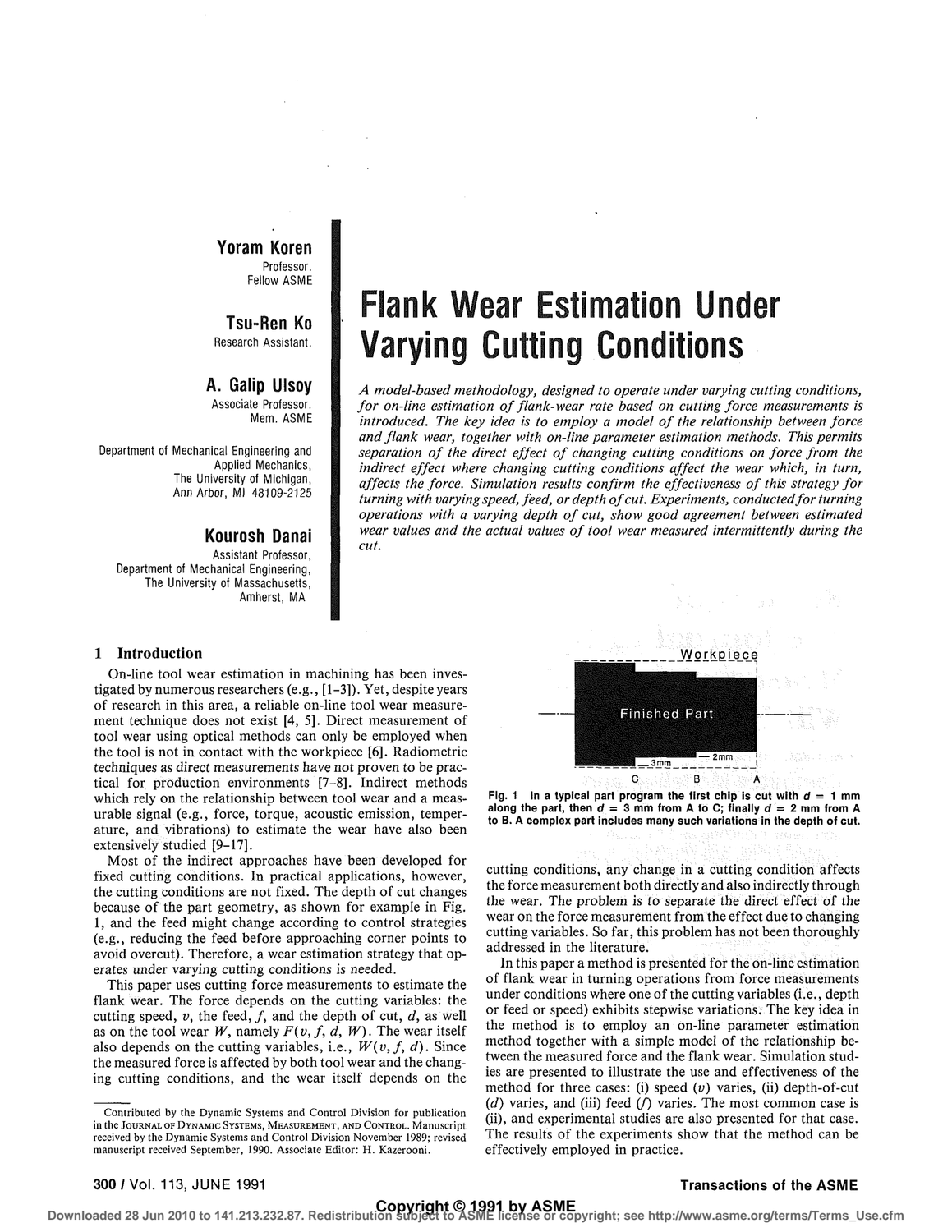

**Fig. 2 Development of flank wear with time for a carbide tool** 

# 2 **The Model**

The effect of the cutting variables *d, f,* and *v* on each of the three force components, for a sharp tool, can be expressed in terms of the following empirical relationship [18]:

$$
F_0^* = K_s d^{\alpha_3} f^{\alpha_2} v^{\alpha_1} \tag{1}
$$

where  $K_s$ ,  $\alpha_1$ ,  $\alpha_2$ , and  $\alpha_3$  depend on the tool geometry and workpiece material. Typical values for the tangential (main) force component when cutting steel are  $\alpha_3 \approx 1$ ,  $\alpha_2 \approx 0.7$  and  $\alpha_1 \approx -0.1$  [11]. The physical analysis of the cutting process shows that the tangential force is proportional to the chip load which is, in turn, proportional to  $d$  and  $f[18]$ . The dependence on v is not strong (i.e.,  $\alpha_1$  is small) and might be explained by changes of the work material properties due to cutting temperature variations with cutting speed. Other force components (i.e., feed and radial components) have different  $\alpha_i$  values in equation (1). The following analysis is appropriate for any of the three force components; and for simplicity only the term force is used henceforth. The tangential (main) force component is used in all the experiments and simulations presented below.

The growth of the wear on the flank face of the tool consists of three distinct stages, as shown in Fig. 2: a short initial region of rapid wear, an approximately constant wear-rate region, and finally a very rapid wear-rate region which indicates tool failure. In practice, the tool is replaced during the second stage. Therefore, during most of the cutting process the flank wear may be approximated by

$$
W = W_0 + \dot{W}t \tag{2}
$$

where *W* represents the wear-rate in the second region,  $W_0$  is the intercept with the wear axis, and *t* is time. This linear relationship results from assuming a model in which the normal force *N* on the tool's flank face is proportional to the flank wear in the second region and is supported by experimental results [19-21]. When flank wear starts to develop, the rubbing mechanism causes a force increase,  $\Delta F^*$ . Since this rubbing force  $\Delta F^*$  is proportional to N (related by a friction coefficient), and *Nis* proportional to *W,* the total force becomes

$$
F = F_0^* + KW \tag{3}
$$

This linear relationship has been verified by experiments [21, 22]. Theoretically, *K* should be proportional to the depth of cut *d,* since the rubbing area is *Wd.* However, for generality we assume that the feed  $f$ , and even the cutting speed  $v$ , may also affect  $\Delta F^*$ . Therefore, we assume that

$$
K = K(v, f, d) = C_p v^{\beta_1} f^{\beta_2} d^{\beta_3}
$$
 (4)

Typically,  $\beta_3 > \beta_2 > \beta_1$ . Our experiments with carbide tools show that  $\beta_3 = 1, 0.4 > \beta_2 > 0$ , and  $\beta_1 \approx 0$  [22].

The flank wear can be represented by utilizing the extended Taylor tool life equation

$$
Tv^{\gamma_1}f^{\gamma_2}d^{\gamma_3}C_n = 1\tag{5}
$$

where  $C_n$ ,  $\gamma_1$ ,  $\gamma_2$ , and  $\gamma_3$  depend on the workpiece material and

the tool's material and geometry. The tool life  $T$  may be defined by a final flank wear  $W(T) = W_f$  at which the tool is replaced. Combining equations  $(2)$  and  $(5)$  yields

$$
W = (W_f - W_0) C_n v^{\gamma_1} f^{\gamma_2} d^{\gamma_3}
$$
 (6)

where typically,  $\gamma_1 > \gamma_2 > \gamma_3$ . For example, in cutting steel with uncoated carbide tools,  $\gamma_1 \approx 3$ ,  $\gamma_2 \approx 1$ , and  $\gamma_3 \approx 0.3$ [18, 21].

Combining equations (2) and (3) yields

$$
F = F_0^* + KW_0 + KWt \tag{7}
$$

The initial wear develops rapidly in the first few seconds of the cut [23], and experience shows that it is not possible to measure the initial force level  $F_0^*$  or the sharp tool. In practice, we measure an initial force  $F_0 = F_0^* + K\tilde{W}_0$ . Consequently, the additional measured force component due to wear is  $\Delta F$  $=$  *KWt*, or explicitly from equations (4) and (6)

$$
\Delta F = C_p v^{\beta_1} f^{\beta_2} d^{\beta_3} W(v^{\gamma_1}, f^{\gamma_2}, d^{\gamma_3}) t \tag{8}
$$

The wear rate is expressed in equation (8) as a function of the cutting variables. If the validity of the Taylor tool life equations had been assumed, then equation (6) could have been substituted into equation (8). Instead, we consider the use of estimation methods to obtain the wear rate from force measurements.

We will consider the case where the wear rate depends on the cutting conditions, but only one of the cutting variables varies. Then equation (8) can be written as

$$
\Delta F = C b^{\beta} \dot{W} (b^{\gamma}) t \tag{9}
$$

where *b* is the particular cutting variable which varies (i.e., *b*  might be  $v, f$ , or  $d$ ). The coefficient C depends on the tool and workpiece material as well as on the other cutting variables that do not vary. A change in *b* has both a direct effect on the force measurement through equation (1) and  $b^{\beta}$  in equation (9), and an indirect effect through the change in the wear rate  $W$ . The challenge is to separate the two effects by using estimation techniques. In principle three possible cases exist for equation (9): case  $#(1)$   $\beta \simeq 0$  and  $\gamma \neq 0$ , or case  $#(2)$   $\beta \neq 0$ and  $\gamma \approx 0$ , or case  $\#(3) \beta \neq 0$  and  $\gamma \neq 0$ .

The first two cases are special cases of the third, but it will be shown below that they can use more reliable estimation techniques and thereby provide better results. Approximations could be made in the model given by equations (1), (4), and (6) to justify the utilization of the more reliable estimation methods for cases 1 and 2. In practice, the benefits of using reliable estimation techniques with approximate models must be weighed against the use of a complete model with an estimation technique that is sensitive to some measurements.

A typical example for the first case is when  $b = v$ ; changes in the cutting speed strongly affect the wear rate, but their direct effect on  $\Delta F$  is small [24]. A practical example of case #2 is when  $b = d$ ; the effect of the depth of cut on flank wear is very small [25], but it is almost linearly proportional to  $\Delta F$ [21, 26]. The case where both exponents in equation (9) are nonzero (case #3) is the most general and most complicated one, since the effect of the variations in *b* are felt both directly, through  $b^{\beta}$ , and indirectly, through the wear rate. In practice,  $b = f$  and sometimes  $b = d$  correspond to this case [18, 22].

In this research, we consider the cases when the cutting variable *k* changes step-wise with values  $b_k$ . A step change from  $b_{k-1}$  to  $b_k$  at time  $t_k$  will cause an abrupt change in the cutting force from  $F'_{k-1}$  to  $F_k$ , as shown in Fig. 3. This cutting force change is sensitive to the variations in  $d$  and  $f$ , but not to the variations in *v.* 

The interval *k* is defined here as the *kth* segment of a cut in which the cutting variable  $b_k$  is kept constant. (Note that the measured cutting force is sampled at a constant rate and on our experimental system the sampling rate is 2 Hz.) The initial force at interval  $k$ ,  $F_k(b_k, t_k)$ , or simply  $F_k$ , might be

# Journal of Dynamic Systems, Measurement, and Control General According Systems and Turkers and Control JUNE 1991, Vol. 113 / 301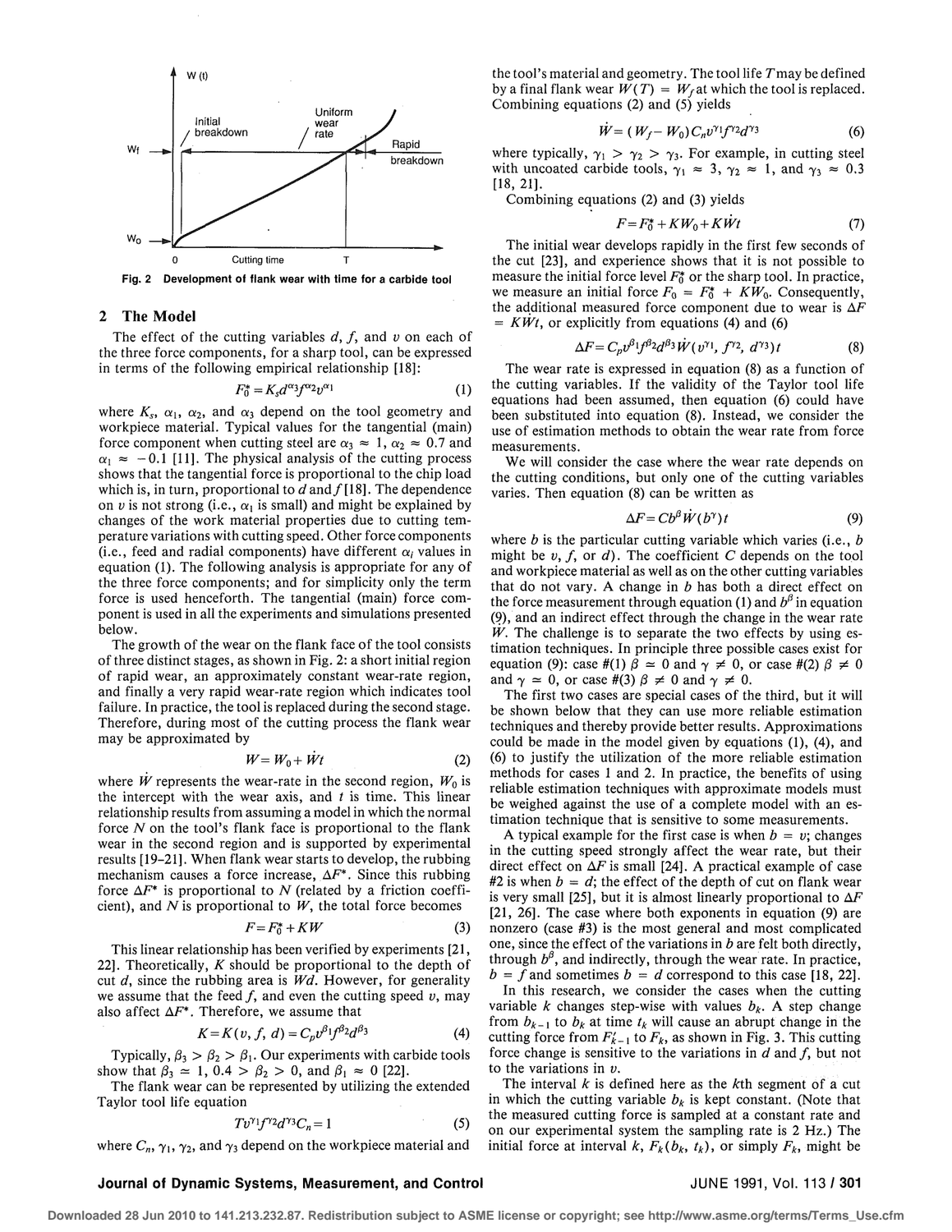

**Fig. 3 Schematic of the cutting force, F, for piecewise constant changes in the cutting condition, h** 

considered as a reference point for the segment. The force increase during the interval  $k$ ,  $\Delta F_k(b_k, \tau_k)$ , or simply  $\Delta F_{ki}$ , is calculated at every sampling period *i* from

$$
\Delta F_{ki} = F_i(b_k) - F_k(b_k) \tag{10}
$$

where  $F_i(b_k)$  is the measured force at the *i*th period. The discrete-time version of equation (9) becomes

$$
\frac{\Delta F_{ki}}{\tau_k} = X(b\tilde{\chi})b_k^{\beta} \tag{11}
$$

where  $\tau_k = t - t_k$ , and

$$
X(b^{\gamma}) = C\dot{W}(b^{\gamma})
$$
 (12)

With these notations in mind, three tool wear estimation methods corresponding to the three possible modeling cases discussed above will be introduced.

# **3 Analysis**

This section provides a detailed description of the three estimation methods (referred to as Methods I, II, and III) and studies their performance using simulation.

For the first two cases, the estimation is done by first computing the variable *X* from the rate of the cutting force increase during cutting, as given by equation (11). The quantity *CWis*  then estimated by approximately integrating *X* at each sampling period from the equation

$$
\hat{CW}(t) = CW_0 + \left(\sum_{j=1}^{k-1} \hat{CW}_j\right) + \hat{X}_k \tau_k \tag{13}
$$

where  $\hat{C}W_j = \hat{X}_j \tau_j'$  with  $\tau_j'$  being the total time elapsed during interval *j*;  $\tau_k = k\Delta t$  where  $\Delta t = 0.5$  second is the sampling period, and  $t = \tau_k + \sum_{j=1}^{k} \tau_j'$ . Note that  $X_j$  indicates the estimated rate of tool wear, and the actual tool wear can only be estimated from *CW* when *C* is known.

Equation (11), however, cannot be used in the third case (i.e., where both  $\beta \neq 0$  and  $\gamma \neq 0$ ). In this case, Method III uses the force increase from the initial engagement  $\Delta F(b_k, t)$ , rather than  $\Delta F_k(b_k, \tau_k)$  (see Fig. 3 for the definition of t and  $\tau_k$ ). Therefore, the model parameters for  $F_0(b_k)$  must be estimated in addition to the parameters of *AF.* 

Methods I and II do not rely on a mathematical model of  $F_0$  for estimation, and therefore random variations in  $F_0$  (or errors in the estimated  $F_0$ *)* will not affect the estimation of the wear rate. Method II has initial estimation errors. Therefore, it also includes a real-time reliability test that must be met before we accept the estimation results. Method III, however, is sensitive to errors in the estimation of  $F_0$ . Therefore, applying the first two approaches is preferred wherever justified (i.e., whenever we can reasonably assume that either  $\beta$  or  $\gamma$  is zero in equation (9)).

**3.1 Method I.** Method I is based upon a standard esti-



**Fig. 4(a) Step changes in the cutting speed, v, for use in Method I** 



Fig. 4(b) The simulated cutting force, F, the estimated wear,  $\hat{W}$ , and **the true wear, IV for Method I** 

mation algorithm and is included here for completeness of the methodology and as an introduction to the other methods.

In this method, the corresponding cutting forces  $F_k(b_k)$  at  $t_k$  (the time when abrupt changes in  $b$  take place) are removed from the total cutting force at each interval  $k$ , and the resultant signal  $\Delta F_k$  is analyzed. A direct measurement of these constant forces at  $t = t_k$  is unreliable because of noise and possible overshoot. In our experiments for the changes at  $t_k$  the force signal was observed to oscillate, overshoot or undershoot. Errors in the measurement of  $F_k(b_k)$  at the beginning of the interval cause severe errors in  $\Delta F_k$  and, in turn, in the estimated *X.* For these reasons we must simultaneously estimate both *X*  and  $F_k(b_k)$ . Combining equations (10) and (11) yields the estimation model (for  $\beta = 0$ )

$$
F_i(b_k) = X_k \tau_k + F_k(b_k) \tag{14}
$$

This is a linear model of the form  $y = \phi^T \theta$ , where  $\phi$  is a vector of known variables  $\phi^T = [\tau_k \ 1]$ , and  $\theta$  is a vector of the unknown parameters to be estimated  $\theta^T = [X_k \quad F_k(b_k)]$ . The recursive least-squares estimator with covariance resetting, as described in [27], is used to estimate  $X_k$  and  $F_k(b_k)$  at each sampling period. Note that  $\tau_k$  is the time measured from the beginning of the interval. At  $\tau_k = 0$  the estimation gain (covariance) matrix is reset and the estimation of  $X_k$  and  $F_k$  begins.

The performance of Method I was tested in digital simulation with coefficient values that correspond to the case of cutting • steel with carbide tools and the cutting variable being the speed (see Appendix B). The simulated speed variations  $b_i$ , are shown in Fig. *4(a).* The simulated resultant force is shown at the top of Fig. *4(b).* Figure *4(b)* also shows the "true" wear and the estimated wear, when *C* and *WQ* are assumed known. The difference between the true and the estimated wear is less than 0.05 mm during the entire cutting cycle; a promising result for practical applications.

**3.2 Method II.** The second estimation method is used when  $\beta \neq 0$  and  $\gamma = 0$ , which is suitable for the case in which *b* 

### 302/Vol. 113, JUNE 1991 Transactions of the AS ME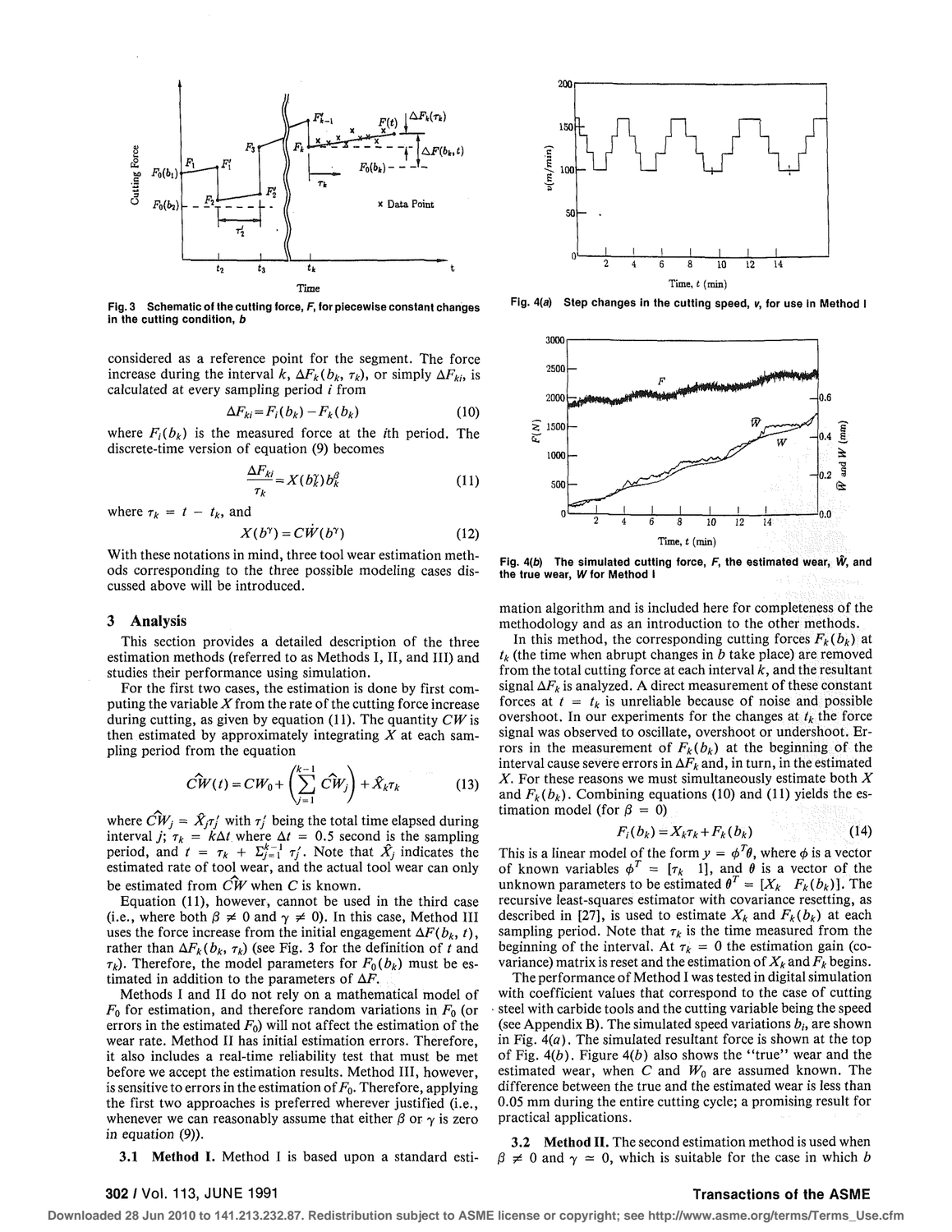corresponds to the depth of cut. This is the most practically important case, since machining is always performed with different depths that depend on the part geometry (see Fig. 1). The assumption  $\gamma \approx 0$  means that the variations in the depth of cut have only a small effect on the flank wear rate, which is the case in practice. In this case, the relationship defining  $\Delta F_k$  has the form

$$
\Delta F_k = X b_k^{\beta} \tau_k \tag{15}
$$

Comparing equations (14) and (15), it is apparent that the estimation problem is more'complex here than in case 1, since the two parameters  $X$  and  $\beta$  must now be estimated simultaneously. For estimation purposes, the cutting force  $F_i(b_k)$  is sampled at a constant rate, and a slope, *S,* defined by

$$
S = \frac{\Delta F_k}{\tau_k} = X b_k^{\beta} \tag{16}
$$

is estimated for each segment  $k$ . In principle  $S$  may be calculated from  $\Delta F_k$  at each sampling period, and then X and  $\beta$ can be estimated by the recursive least-squares algorithm [27]. However, direct calculation of *S* from equation (16) causes large errors, due to instantaneous force variations. Thus, we introduce a two-step estimation method. First, *S* is estimated by the method introduced in Section 3.1, using the model

$$
F_i(b_k) = \hat{S}\tau_k + F_k(b_k) \tag{17}
$$

instead of the model given previously in equation (14). The estimated *§* is subsequently input, at every sampling point, into a second estimator. The second estimator uses equation (16) to calculate X and  $\beta$ . This second estimator is also based on the ordinary least-squares estimation algorithm, which requires that the model be linear in its parameters. However, the model in equation (16) is not linear in the unknown parameters  $\beta$  and X. To get around this problem we take logarithms of equation (16). For  $S = \hat{S}$  and a large signal-to-noise ratio, equation (16) may be written as

$$
\log \hat{S} = \log X + \beta \log b_k \tag{18}
$$

Equation (18) is now linear in the unknown parameters  $\log X$ and  $\beta$ . In the second step of the estimation algorithm, log X and  $\beta$  are determined using the estimated  $\hat{S}$  obtained from the first step. The wear rate is proportional to  $X$ , as given by equation (12). The estimated wear is subsequently calculated by the accumulation process given in equation (13).

The performance of the above method was tested in a simulation study (see Appendix B). The wear, however, is independent of the cutting variable *b* since  $\gamma = 0$ . The variable *b* was changed between 0.6 mm to 2.4 mm in steps of 0.6 mm in a pattern similar to that shown in Fig. *4(a).* The corresponding cutting force is shown in Fig.  $5(a)$ . The force signal is filtered through a low-pass filter to assure a sufficiently large signal-to-noise ratio needed to perform the transformation from equation (16) to equation (18). The values of log *X* and  $\beta$  are then estimated, and X is subsequently calculated. The variable *CW* is estimated by the accumulation process given in equation (13).

Method II also contains an in-process reliability test: The estimation of  $CW$  does not start until the estimation of  $\beta$ becomes reliable. Figure  $5(b)$  shows the estimated variable  $\hat{\beta}$ which is initially very sensitive to noise. Reliability of  $\hat{\beta}$  is determined by an algorithm that checks the changes in the diagonal component that corresponds to  $\hat{\beta}$  in the gain matrix of the recursive least-squares estimator. In the simulated case, the accumulation starts automatically at the beginning of the 5th step (after 1.6 minutes).

The estimated wear  $\hat{W}$  is shown in Fig. 5(c). Differences between the estimated values and the true values arise due to the noise sensitivity of the estimation algorithm as a result of taking logarithms in equation (18), and due to the fact that Method II assumes a constant wear rate. However, as discussed



**Fig. 5(a) The simulated cutting force, F, for method II** 



Fig. 5(b) The estimated variable  $\hat{\beta}$  and the true  $\beta$  in Method II



**Fig. 5(c)** The estimated wear,  $\hat{W}$ , and the true wear,  $W$ , for Method II

in Appendix B, the simulation includes a parabolic wear component and thus a nonconstant wear rate. The results are quite good, with wear estimation errors less than 0.04 mm. Since we simulate realistic conditions, we expect that practical experiments will provide similar results. This expectation is confirmed by the experimental study in Section 4.

3.3 Method III. This method handles the most comprehensive case in which  $\Delta F$  in equation (9) is affected by the manipulated cutting variable both directly and indirectly (through  $W$ ). In order to separate these effects, a model of the initial force  $F_0$  must be estimated in the earlier stages of the cut (where the effect of  $W$  on the cutting force is small) and used later to estimate the variable *CW.* For each of these two stages we have developed a four-step estimation algorithm.

The model of the initial measured force as derived from equations  $(1)$ ,  $(5)$ , and  $(7)$  has the form

$$
F_0(b) = K'_0 b^\alpha + C b^\beta W'
$$
 (19)

where  $K_0'b^\alpha$ , the initial force for a sharp tool, is not measurable since a small amount of wear  $W'$  is being developed during

### **Journal of Dynamic Systems, Measurement, and Control** *JUNE 1991***, Vol. 113 / 303**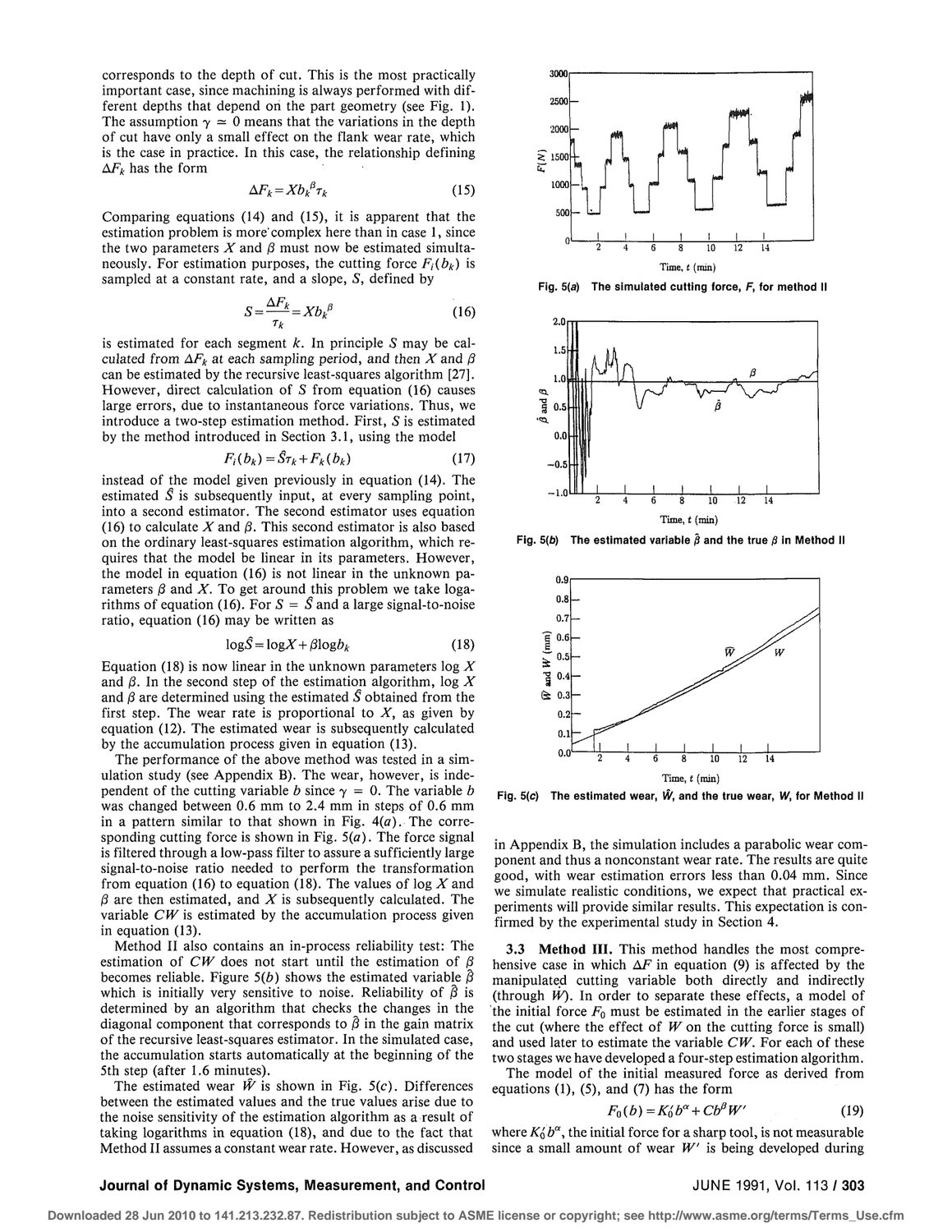the first few seconds of the cut [23]. Since the term containing *W* is small and  $\alpha \approx \beta$  (e.g., for *b* being the depth of cut  $\alpha$  $\approx \beta \approx 1$ ), we approximate equation (19) by

$$
F_0(b) \approx K_0 b^{\alpha} \tag{20}
$$

where  $K_0 = K'_0 + CW'$ . Taking logarithms of equation (20) converts it to linear form.

In order to use the least-squares estimator to estimate  $K_0$ and  $\alpha$ , the algorithm requires a rich input, namely variations in *b* during the initial period. The problem is that during this initial estimation period the tool wears, which means that the value of  $K_0$  in equation (20) is not constant, and a conventional estimator cannot be implemented. To compensate for the wearing of the tool during the initial period, we have developed a special four-step algorithm that estimates the initial force parameters.

The estimation algorithm is based on the fact that a step change in *b* (from  $b_{k-1}$  to  $b_k$ ) immediately affects the cutting force, but the wear at this instant remains constant (namely  $K_0$  does not change). This means that the force before the step change is

$$
F'_{k-1} = K_0(W) b^{\alpha_k}
$$

and immediately after the step is

$$
F_k = K_0(W) b_k^{\alpha_k}
$$

where  $F'_{k-1}$  and  $F_k$  are shown in Fig. 3. Dividing these two equations yields

$$
\alpha_k = \frac{\log(F_{k-1}/F_k)}{\log(b_{k-1}/b_k)}
$$
(21)

At each step-change in the cutting condition, a value of  $\alpha_k$  is obtained. However, an estimation based on only one measured point (i.e.,  $F'_{k-1}$  or  $F_k$ ) is unreliable, due to measurement noise. So, we use a least-squares estimation algorithm to estimate, at each segment *k,* the initial force *Fk* and the slope *S* from the equation

$$
F_i = \widehat{F}_k + \widehat{S}_k \tau_k \tag{22}
$$

These estimated values are utilized to calculate the end-ofsegment value

$$
\widehat{F}'_k = \widehat{F}_k + \widehat{S}_k \tau'_k \tag{23}
$$

where  $\tau_k$  is the total time elapsed during the segment k. This is the first step of the algorithm. In the second step, the value of  $\hat{F_k}$  (from equation (22)) and  $\hat{F_{k-1}}$  (from equation (23) for segment  $k - 1$ ) are used to calculate  $\alpha_k$  in equation (21).

Obviously  $\tau_k$  is not long, since we try to keep the estimation period of the initial force model as short as possible. The estimation error in equations (22) and (23) is approximately proportional to the measured cutting force and inversely-proportional to the total observation time of a segment  $\tau_k$  [28]. We have found that the inclusion of the observation time in the estimation of  $\alpha$  improves substantially the reliability of the model. For this purpose, weighting factors  $m_k$  defined by

$$
m_k = 1 / \left( \frac{F_k}{\tau_k'} + \frac{F_{k-1}'}{\tau_{k-1}'} \right) \tag{24}
$$

are calculated and used to estimate  $\alpha$  by

$$
\hat{\alpha} = \sum_{k=2}^{n} m_k \alpha_k / \sum_{k=2}^{n} m_k \tag{25}
$$

Finally,  $K_0$  in equation (20) is calculated by

$$
\hat{K}_0 = \hat{F}_1/b_1^{\alpha} \tag{26}
$$

with  $F_1$  estimated by equation (22) for the initial cutting period. (Note that  $F_1 = F_0(b_1)$ .)

To summarize, the estimation algorithm of the initial force  $F_0$  consists of four steps: (1) Estimate  $\hat{F}_k$  and  $\hat{F}_k$  at each of the initial segments, (2) estimate  $\alpha_k$  at the end of each segment,

(3) use a weighted average to obtain  $\hat{\alpha}$  by equation (25), and (4) obtain  $K_0$  by equation (26).

Once the parameters  $K_0$  and  $\alpha$  of the force model  $F_0$  in equation (20) are identified, the model can be used for different *b's* during cutting. The model of *F0* with the appropriate *b* is subtracted from the measured  $F$  to compute the variable  $\Delta F$ during the later stages of the cut for any cutting conditions. The  $\Delta F$  obtained is subsequently used to estimate the flank wear through equation (9).

To obtain reliable results, however, the use of  $\Delta F$  is not straightforward, and the estimation process requires another multi-step algorithm as explained below. If the cutting condition changes from  $b_{k-1}$  to  $b_k$  at time  $t_k$ , the force equation before the change is

$$
F'_{k-1} = F_0(b_{k-1}) + Cb_{k-1}^{\beta}(W - W_0)
$$
 (27)

and after the change

$$
F_k = F_0(b_k) + Cb_k^{\beta}(W - W_0)
$$
 (28)

Namely, the change in the cutting force  $(F_k - F'_{k-1})$  is attributed to two mechanisms: a change in the basic force  $F_0$  and a change caused by the varying contact zone at the tool's flank. Note that *W* remains constant at  $t_k$ . Using the above two relationships one can estimate  $\beta_k$  at each step change:

$$
\beta_k = \frac{\log[(F_{k-1}' - F_0(b_{k-1}))/(F_k - F_0(b_k))]}{\log(b_{k-1}/b_k)}\tag{29}
$$

The estimation of  $\hat{CW}$  is based on another four-step algorithm, similar to the one used to estimate the initial force model, as follows:

1  $\hat{F}_{k-1}$  and  $\hat{F}_k$  are estimated by the same procedure used in the estimation of  $\alpha$  in equations (22) and (23).

2 At each step,  $\beta_k$  is calculated by equation (29), and the force change is calculated by

$$
\Delta F(\hat{b}_k) = \hat{F}_k + \hat{S}_k \tau_k - F_0(b_k) \tag{30}
$$

3 Weighting factors  $m'_k$  are assigned to each estimated  $\beta_k$ :

$$
m'_{k} = 1/\left(\frac{F_{k}}{F_{k} - F_{0}(b_{k})}\frac{F_{k}}{\tau'_{k}} + \frac{F'_{k-1}}{F'_{k-1} - F_{0}(b_{k-1})}\frac{F'_{k-1}}{\tau'_{k-1}}\right) \quad (31)
$$

where the terms  $F_k/(F_k - F_0(b_k))$  and  $F'_{k-1}/(F'_{k-1} - F_0(b_{k-1}))$ are needed for normalization. Subsequently,  $\beta$  is estimated by the following averaging process

$$
\hat{\beta} = \sum_{j=n}^{k} m'_j \beta_j / \sum_{j=n}^{k} m'_j \tag{32}
$$

4 The estimated  $\hat{\beta}$  and the estimated change at the step  $\Delta F(b_k)$  by equation (30) are used to estimate  $\hat{CW}$  from the equation:

$$
\widehat{CW} = \frac{\Delta F(\widehat{b}_k)}{b_k^{\beta}} \tag{33}
$$

As mentioned earlier, this method is sensitive to any random variations in  $F'_{k-1}$  and  $F_k$ , estimation errors, and modeling errors of  $F_0$  (see Appendix A for a sensitivity analysis). However, as demonstrated by the simulation below, our algorithm gives good results despite this high sensitivity. It should be emphasized again that the changes in *b* should be stepwise, and the method does not work for cases where a cutting condition is changed gradually (e.g., the depth of cut in cutting a cone on a lathe).

The performance of Method III was tested in a simulation study. The variable *b* was changed from 0.18 mm/rev to 0.27 mm/rev in steps of 0.03 mm/rev in a pattern similar to that shown in Fig.  $4(a)$ . The corresponding simulated force signal, shown in Fig.  $6(a)$ , was filtered to decrease the effect of noise on the estimation of  $F'_{k-1}$  and  $F_k$ . The two four-step estimation algorithms are then applied. The resulting estimated wear is plotted in Fig.  $6(a)$  together with the true wear. The tool wear

### 304/Vol. 113, JUNE 1991 Transactions of the ASME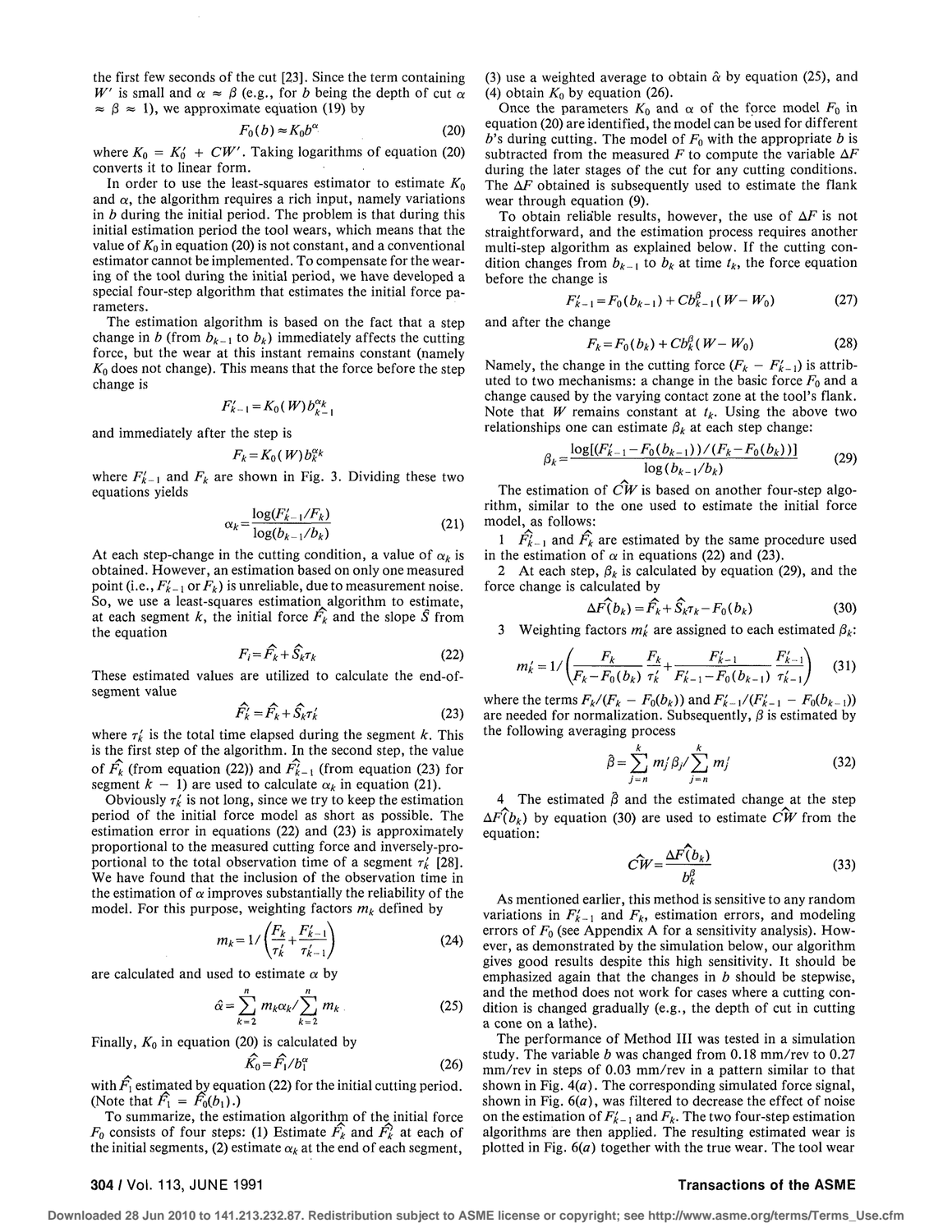

**Fig. 6(a)** The simulated cutting force,  $F$ , the estimated wear,  $\hat{W}$ , and **the true wear, IV, for Method III** 



**Fig 6(b)** The estimated variable  $\hat{\beta}$  and the true  $\beta$  for Method III

estimation does not start until the estimation of  $\beta$  becomes reliable. The reliability of  $\beta$  is tested in real time by an algorithm that checks the magnitude of  $\Sigma$  m'. The estimated  $\beta$  for the simulated case is shown in Fig. *6(b),* and tool wear estimation starts only after 3.9 minutes. This initial delay is not a problem, since in practice tools are usually changed after much longer cutting periods. As seen in Fig. *6(a),* the estimated tool wear follows the true wear closely with a maximum error of 0.06 mm. This value would be quite satisfactory for most applications.

### **4 Experiments**

In order to test the performance of the estimator in practice, turning experiments were designed and performed. Only Method II was tested for changes in the depth of cut which is the most practical case, and occurs in every turning and milling process.

The methods proposed assume flank wear to be the dominant type of tool wear. Table 1 shows the cutting conditions as well as the workpiece and tool combination used. These cutting conditions were selected to generate rapid flank wear (without significant crater wear). Four tests were performed, of which three were continued until the tool failed. During these tests the depth of cut was changed in steps of 0.64 mm (0.025 in) or 1.28 mm. Figure 7 shows the variations of the depth of cut in one of these tests and the tangential (main) component of the cutting force. The length of cut along the bar for each cutting segment was 7.62 mm (0.3 in). The tests were designed to maintain a constant cutting speed at the different diameters caused by the different depth of cuts. The actual flank wear was also measured intermittently during the tests using a Tool Makers microscope.

The experiments were carried out on a 25 HP CNC lathe. The transducer used was a piezo-electric commercial force

**Table 1 Cutting variables, tool and workpiece material** 

| Test<br>no. | Tool                                | Workpiece        | Feed                                         | Cutting<br>speed                  |
|-------------|-------------------------------------|------------------|----------------------------------------------|-----------------------------------|
|             | <b>TNWA</b><br>431F<br>TNMA<br>433E | 4340<br>annealed | 0.0254<br>mm/rev<br>(0.001)<br>$in$ /rev $)$ | 366<br>m/min<br>(1200)<br>ft/min) |



**Fig. 7 The tangential cutting force component, F, and the depth of cut, d, for the 1st test** 

dynamometer. In order to avoid repeating the tests for signal processing purposes, the cutting force signals were recorded on an instrumentation tape recorder. A minicomputer with a 12-bit a-d convertor was used. The sampling frequency for digitization was 2 Hz, which is sufficient to track the slow tool wear process. To avoid aliasing, low pass filters with an attenuation frequency of 1 Hz (half the sampling frequency) were used.

The sampled cutting force signal contained a fair amount of noise which had to be filtered. For this purpose a first order digital filter with a time constant of 2 seconds,

$$
G(z) = \frac{0.22}{z - 0.78}
$$

was applied. More elaborate filter designs may give better results [29], and could be tailored to the characteristics of the turning process [30].

According to our basic assumption for tool wear estimation, the slope of the force signal versus time should be either positive or zero (for cases where tool wear stays constant). The cutting force data obtained from the above tests showed some instances where the slope was negative. Since according to our model a negative slope means an (impossible) reduction in tool wear, the periods of negative slope were taken as zero in the estimation.

The filtered cutting force data were used for tool wear estimation. The estimation results are shown in Fig. 8. To compare the estimate wear  $(\hat{W})$  and the real flank wear  $(W)$ , direct measurements using a microscope were taken at regular intervals. Figure 9 shows W versus  $\hat{W}$  for seven data points.

The on-line method allows only the estimation of *(CW -*  $\hat{CW}_0$  and not  $\hat{W}$ . To calculate  $\hat{W}$  from  $\hat{CW}$ , off-line tool wear measurements are needed to determine the values of  $W_0$  and C. In many cases, however, the criterion for changing tools is the start of the accelerated wear region. In these cases we are interested only in noticeable changes in the wear rate, and the off-line determination of *C* and *W0* is not needed.

# **Journal of Dynamic Systems, Measurement, and Control** *JUNE 1991, Vol. 113 / 305*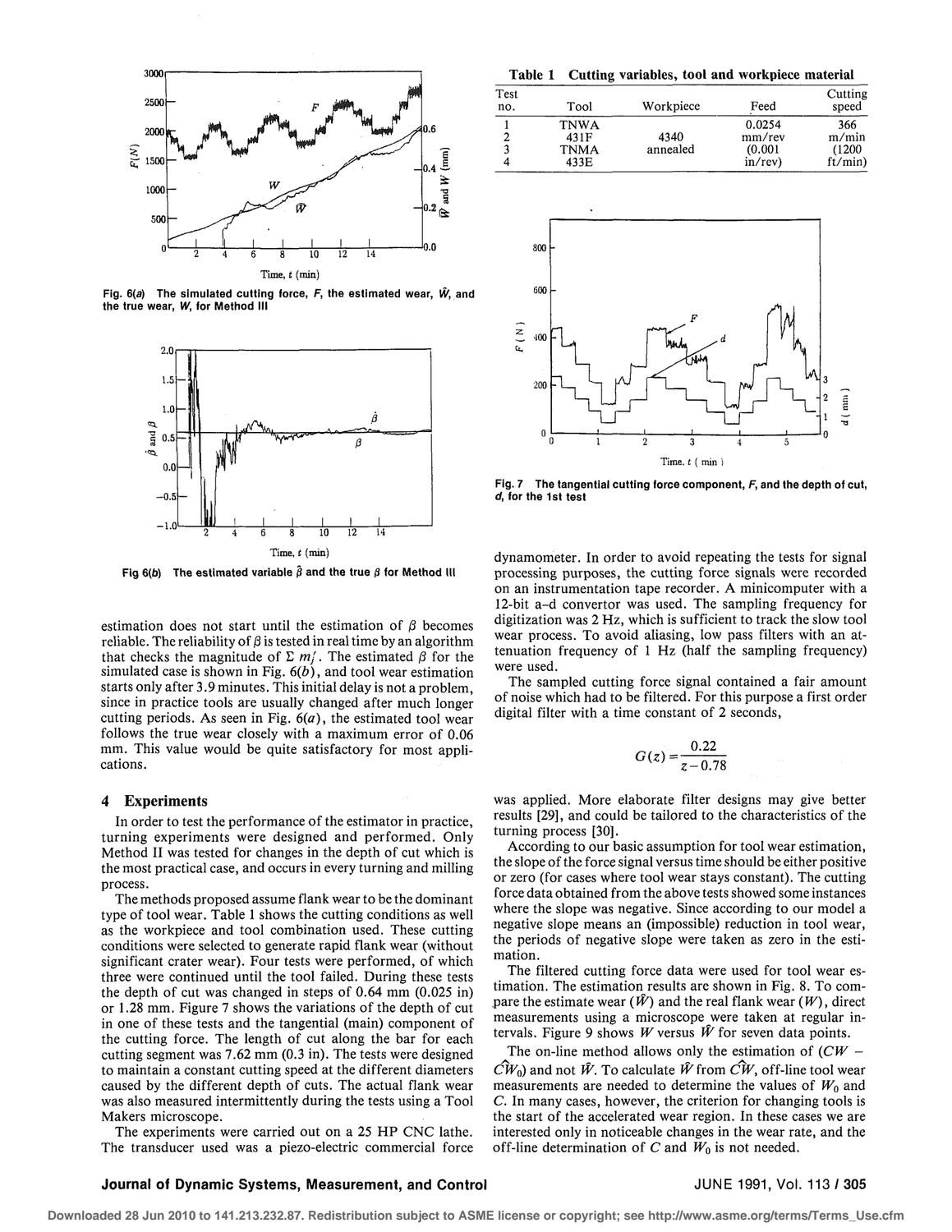

Fig. 8 Estimated wear,  $\hat{W}$  (test numbers are shown)



Fig. 9 Estimated wear,  $\hat{W}$ , versus measured wear, W(data from different **tests are numbered)** 

# **5 Summary and Conclusions**

Three methods have been proposed for flank wear estimation under varying cutting conditions in turning. These methods use recursive least-squares estimation algorithms and can be applied when there are stepwise variations in one of the cutting conditions. Method I applies a standard algorithm and is included only for completeness. Methods II and III contain a real-time test of the estimation reliability and, therefore, start the wear estimation only after some initial observation period. This does not create a problem, however, since the tool wear information is needed only at the later stages of the cutting process, when the tool wear approaches some allowable limits at which on-line dimensional compensation should start, or when the tool should be replaced.

The proposed methods were all evaluated through realistic simulations (see Appendix B). The simulated force signals are very similar to those obtained in real production, since they contain noise of realistic intensity, and the wear model contains a parabolic component that simulates the accelerated wear commonly observed near the end of the tool life. This parabolic component is not included in the estimation model. The simulation results all yield very good wear estimation results, with maximum errors less than 0.06 mm.

The wear estimates are based on the assumption of availability of the values of the intercept between the wear curve and the wear axis,  $W_0$ , and of the parameter  $C$  which relates the cutting force to the tool wear. These two values may not be readily obtainable. A real-time method to obtain the values of *W0* and *C* might be to use a few direct measurements of tool wear (e.g., with a microscope or vision system) for calibration. These measurements may be taken during loading of the workpieces. In principle, only two such measurements are needed to calibrate the estimated wear curve, but in practice more measurements are required. In some applications only the wear rate is needed, and then we do not need C and  $W_0$ .

The flank wear estimates, after about the first minute of cutting are quite good in all four experiments reported, with maximum errors less than 0.05 mm. These experimental results further reinforce the main conclusion from the simulation studies, that the proposed methods can utilize force measurement to reliably estimate flank wear in turning under varying cutting conditions. The cutting variables must vary one at a time in a stepwise constant manner and the effect of crater wear must be negligible.

### **Acknowledgment**

The authors are pleased to acknowledge the support of the National Science Foundation (grant No. DMC 8606239) for this work.

### **References**

1 Tlusty, J., and Andrews, G. C., "A Critical Review of Sensors for Unmanned Machining," *Annals of the CIRP,* Vol. 32, No. 2, 1983, pp. 563-572. 2 Wright, P. K., "Physical Model of Tool Wear for Adaptive Control in Flexible Machining Cells," presented at the ASME Winter Annual Meeting,

Dec. 1984, New Orleans, LA. 3 Birla, S. K., "Sensors for Adaptive Control and Machine Diagnostics,"

*Proceedings of the Machine Tool Task Force Conference,* Vol. 4, Section 7.12, Oct. 1980. 4 Koren, Y., *Computer Control of Manufacturing Systems,* Chapter 8,

McGraw-Hill, New York, 1983.

5 Jetly, S., "Measuring Cutting Tool Wear On-line: Some Practical Considerations," *Manufacturing Engineering,* July 1984, pp. 55-60.

6 Daneshmand, L. K., and Pak, H. A., "Performance Monitoring of a Computer Numerically Controlled (CNC) Lathe Using Pattern Recognition Techniques," presented at the Third International Conference on Robot Vision and Sensor Controls (ROVISEC3), Cambridge, Mass., Nov. 6-10, 1983.

7 Cook, N. H., Subramanian, K., and Basile, S. A., "Survey of the State of the Art of Tool Wear Sensing Techniques," M.I.T. report for NSF Grant No. GI-43861, Sept. 1975.

8 Jetley, S. K., "A New Radiometric Method of Measuring Drill Wear," *Proceedings of the North American Manufacturing Research Conference,*  Houghton, Mich., May 1984, pp. 255-259.

9 De Filippi, A., and Ippolito, R., "Adaptive Control in Turning: Cutting Forces and Tool Wear Relationships for P10, P20, P30 Carbides," *Annals of the CIRP,* Vol. 17, 1969, pp. 377-379.

10 Bhattacharyya, A., and Ham, I., "Analysis of Tool Wear—Part 1: Theoretical Models of Flank Wear," ASME *Journal of Engineering for Industry,*  Aug. 1969, pp. 790-798.

11 Koren, Y., "Differential Equation Model of a Flank Wear," *CIRP Manufacturing Systems,* Vol. 6, No. 1, 1977, pp. 67-73.

12 Groover, M. P., Karpovich, R. J., and Levy, E. K., "A Study of the Relationship Between Remote Thermocouple Temperatures and Tool Wear in Machining," *Int. J. Prod. Res.,* Vol. 25, No. 2, 1977, pp. 129-141.

13 Pandit, S. M., and Kashou, S., "A Data Dependent Systems Strategy of On-Line Tool Wear Sensing," ASME *Journal of Engineering for Industry,* Vol. 104, Aug. 1982, pp. 217-223.

14 Kannatey-Asibu Jr., E., and Dornfeld, D. A., "A Study of Tool Wear Using Statistical Analysis of Cutting Acoustic Emission," *Wear,* Vol. 76, 1982, pp. 247-261.

15 Usui, E., Shirakashi, T., and Kitagawa, T., "Analytical Prediction of

Cutting Tool Wear," *Wear,* Vol. 100, 1984, pp. 129-151. 16 Rao, S. B., "Tool Wear Monitoring Through the Dynamics of Stable Turning," ASME *Journal of Engineering for Industry,* Vol. 108, Aug. 1986, pp. 183-190.

17 Jiang, C. Y., Zhang, Y. Z., and Xu, H. J., "In-Process Monitoring of Tool Wear Stage by the Frequency Band-Energy Method," *Annals of the CIRP,*  Vol. 36, No. 1, 1987, pp. 45-48.

18 Kronenberg, M., *Machining Science & Application,* Chapter 9, Pergamon Press, 1966.

19 Armarego, E. J. A., and Brown, R. H., *The Machining of Materials,*  Prentice-Hall, 1969.

20 Zorev, N. N., *Metal Cutting Mechanics,* Pergamon Press, 1966.

21 Koren, Y., "Flank Wear Model of Cutting Tools Using Control Theory," ASME *Journal of Engineering for Industry,* Vol. 100, No. 1, Feb. 1978, pp. 103-109.

22 Koren, Y., "Dynamic and Static Optimization of the Cutting Processes," *Proceedings of the 1st NAMR Conference,* Hamilton, May 1973, Vol. 3, pp. 67-94.

23 Ber, A., and Kaldor, S., "The First Seconds of Cutting Wear Behavior," *Annals of the CIRP,* Vol. 31, No. 1, 1982, pp. 13-15.

# 306/Vol. 113, JUNE 1991 Transactions of the ASME